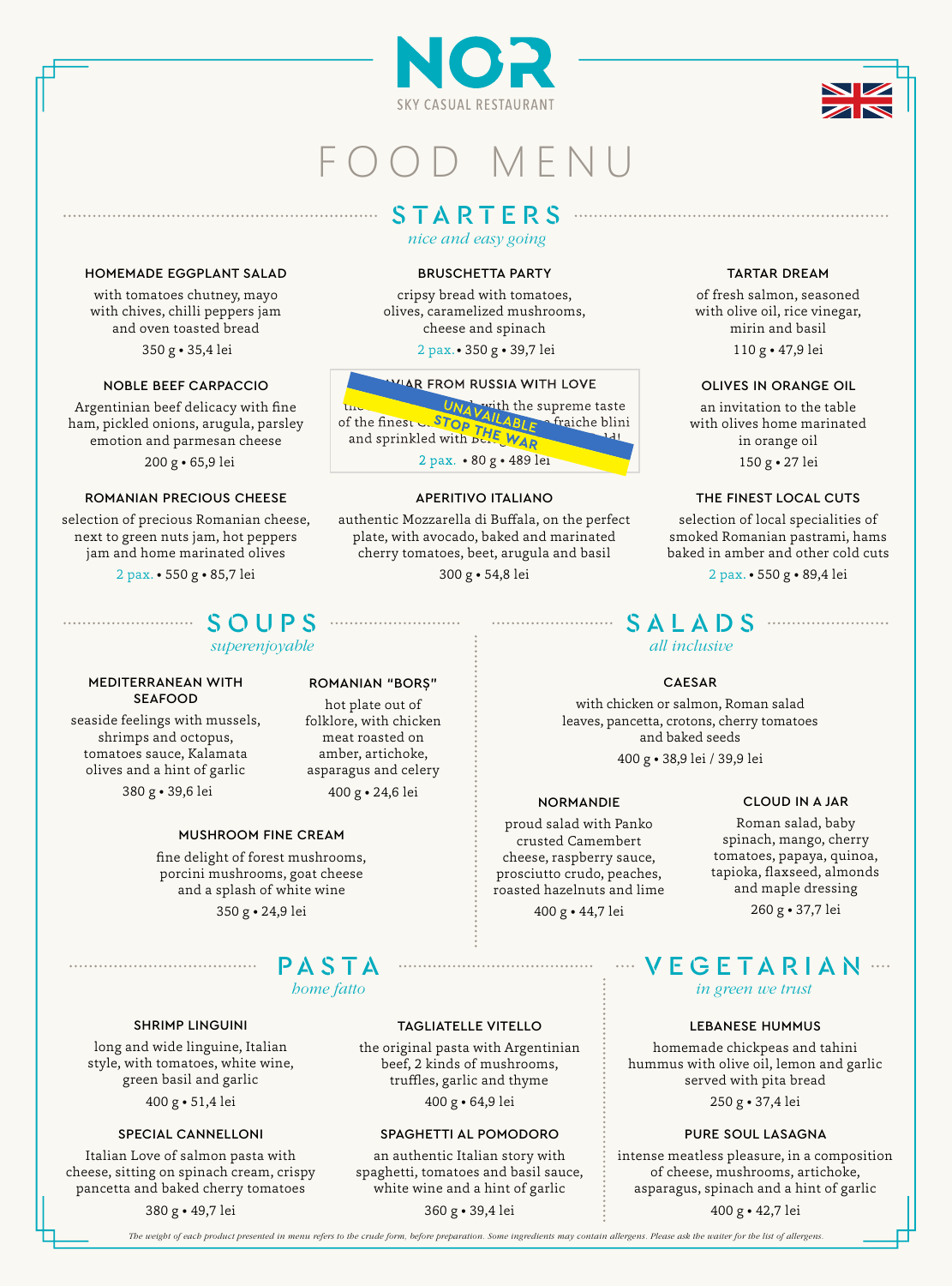

# B R I L L I A N T MAI N DIS H E S

*tastes in the sky*

## THE DUCK FROM THE CLOUDS WITH TRUFFLE PERFUME

one art recipe with noble duck breast, sweet potatoes puree, foie gras with truffles sauce and rosehop jam

#### THE WONDERFUL **CRISPY SALMON**

salmon with a crispy crust, next to broccoli puree, baked beet, new potatoes and beet chips

400 g • 66,7 lei

## the sensation from the South of France with mussels cooked in white wine and provençale spices, perfumed garlic and french toast

HOLIDAY MUSSELS

600 g • 54,2 lei

# LE ROI DU FOIE GRAS

The King of French cuisine, prepared with lust and brought next to onions jam and crispy bread 350 g • 85,9 lei 160 g • 81,5 lei 220 g • 44,7 lei

DUCK CONFIT

tender leg, slow cooked in French style, with celery puree, mushrooms sauce and citrus reduction

380 g • 72,9 lei

## WAGYU BEEF BURGER

# made from the famous Wagyu beef of Japanese origins, whose day consists of being fed with cereal and 3 liters of beer, being massaged and listening to symphonic tunes. Here in the form of a burger with cheddar on top, pancetta and mayonnaise with truffles alongside french fries

400 g • 82,4 lei 300 g • 53,5 lei

# **SCHNITZELUS**

maximum taste from chicken breast of healthy origin, prepared in golden Viennese crust

# NOR BURGER

a piece of jewellery to be Instagramed and eaten, with Black Angus meat. Comes with french fries, barbeque sauce and it's very tasteful!

## LUST FOR CHATEAUBRIAND

one rare and tender piece of Chateaubriand for two, in a story with red wine sauce, truffles butter and foie gras 2 pax. • 500 g • 329 lei

# THE SPECTACULAR 36

the most spectacular seafood platter with 2 storeys full of baby octopus, Black Tiger shrimps, calamari, langoustines, mussels in wine, tomatoes, garlic, 4 sauces and toasted bread. We only live once!

T O S H A R E *is to care*

4 pax. • 500 g • 329 lei • 2.500 g • 499 lei 100 g • 39 lei

# THE TOMAHAWK

the beef steak of all steaks, brought from foreign lands, dry-aged, with a dash of salt and the best of spices *\*weight: 700-1100 g*

# C H A R C O A L GRIL L F O R R E A L

*best match with a Side Dish and Salad*

# G R I L L S

# ARGENTINE BEEF **TENDERLOIN** tender origins

200 g • 119 lei 220 g • 36,8 lei

# FINE FRENCH STYLE LAMB RACK with beef demi-glace sauce

350 g • 115 lei

# URUGUAY BEEF ENTRECOTE

the supreme taste 280 g • 119 lei

# SEA BASS delicious fish fillet

SKY MARINATED CHICKEN BREAST grilled with talent

# HALLOUMI WITH HONEY AND NUTS of Mediterranean

origins 200 g • 42,9 lei

# RIBS FROM HEAVEN

mangalitza ribs, slooowly cooked in the oven 550 g • 92,5 lei

# **MANGALITSA PORK NECK** a noble style 180 g • 55,3 lei 250 g • 61,8 lei

# SIDE DISHE S

## FRENCH FRIES

fries / with parmesan / with garlic and parsley 200 g • 15,9 lei

# ASPARAGUS WITH BUTTER SAUCE

BREAD SELECTION

2 buns • 5 lei 4 buns • 10 lei

# S ALAD S

# RED PEPPER SALAD WITH BEET AND HALLOUMI

200 g • 18,8 lei

ARUGULA SALAD WITH FETA, TOMATOES AND RASPBERRY DRESSING 130 g • 16,6 lei

*Sky Tower, 36th floor, 136 metres high - 0310 056 056 - facebook.com/NorBucharest - instagram.com/nor.bucharest - www.norbucharest.ro*

MASHED POTATOES WITH TRUFFLES AND

> CHIVES 200 g • 20,7 lei

# VEGETABLES ON CHARCOAL GRILL

90 g • 25,4 lei 220 g • 19,7 lei

GREEN SALAD WITH LEMON 110 g • 13,9 lei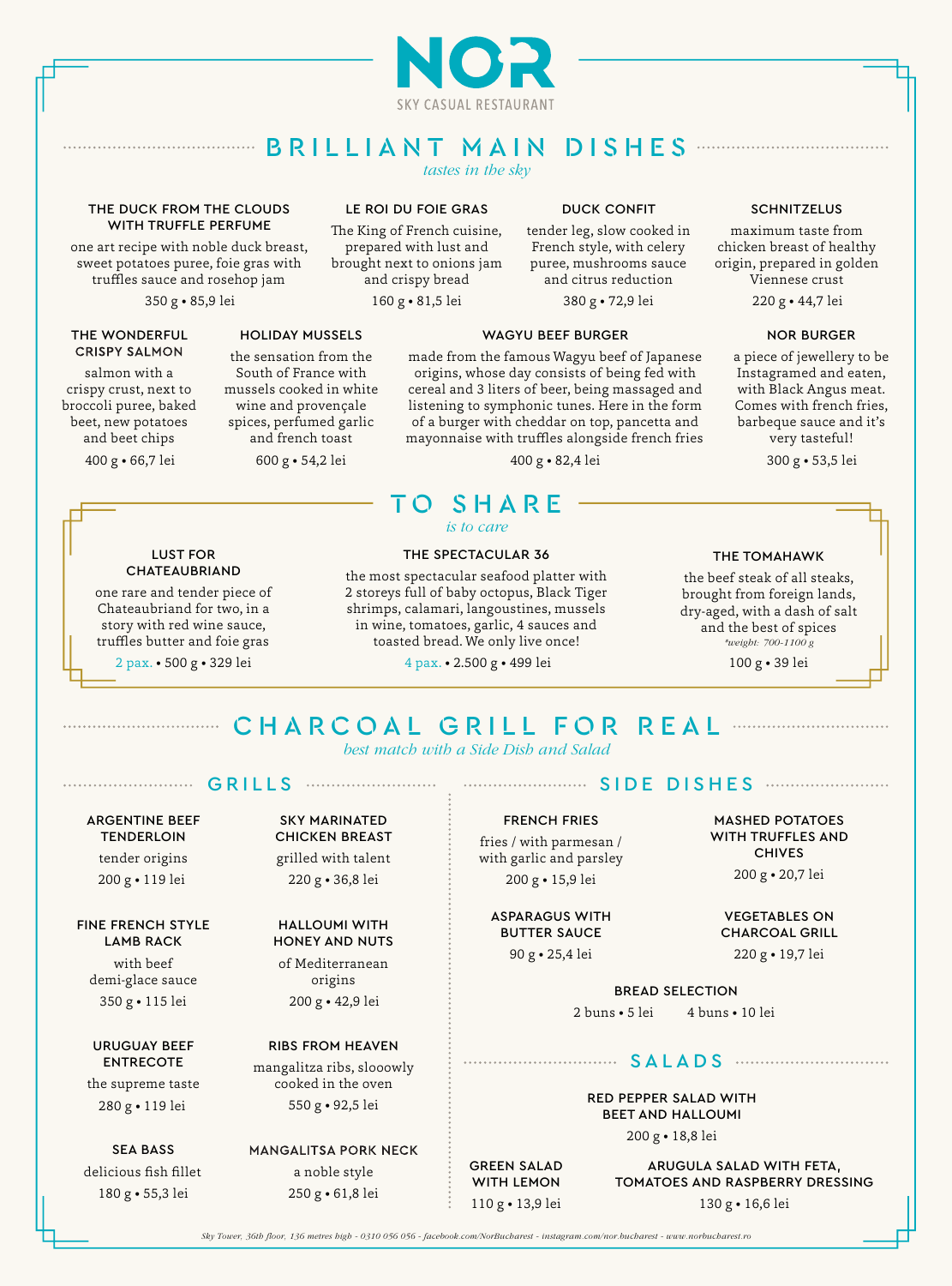



# D E S S E R T

#### "PAPANASHI" THAT MADE US FAMOUS

Romanian delicacy after a classic recipe but with a reinterpreted design, involving sweet cheese, sour cream and blueberry jam, or with english cream and homemade chocolate sauce with

green mint 280 g • 35.9 lei

#### PAVLOVA WITH FOREST FRUITS

The dessert dedicated to the ballerina Ana Pavlova, in a deliciooous vegan interpretation with meringue and forest fruits

270 g • 35.9 lei

#### **CHEESECAKE** "THE FORBIDDEN FRUIT"

exactly the Cheesecake coming to tempt you in the shape of a green apple, sitting on a biscuits pedestal with sour cherries sauce and caramel 200 g • 35.9 lei

GELATO DELICATO

Häagen-Dazs ice-cream with three flavors by choice: Belgian chocolate, vanilla cream, strawberry cream

cup • 50 g • 13.3 lei

#### ONE CLOUD ABOVE THE CHOCOLATE NEST

a mouth-watering weather show with three chocolate textures, under a cloud of cotton candy

250 g • 44.4 lei

# GOOD MOOD DRINKS

#### NOR 36

Smirnoff Vanilla vodka, white cocoa liqueur, mascarpone, organic agave nectar, ginger, lemon, crackers and chocolate

230 ml • 39.9 lei

ESPRESSO WITH A VIEW

30-50 ml • 11.5 lei

#### MANGO MOJITO

Captain Morgan White, mango puree, mint, prosecco 200 ml • 39.9 lei

GRAPPA DI BRUNELLO, CASTELLO BANFI

40 ml • 31 lei

m.

*The weight of each product presented in menu refers to the crude form, before preparation. Some ingredients may contain allergens.*